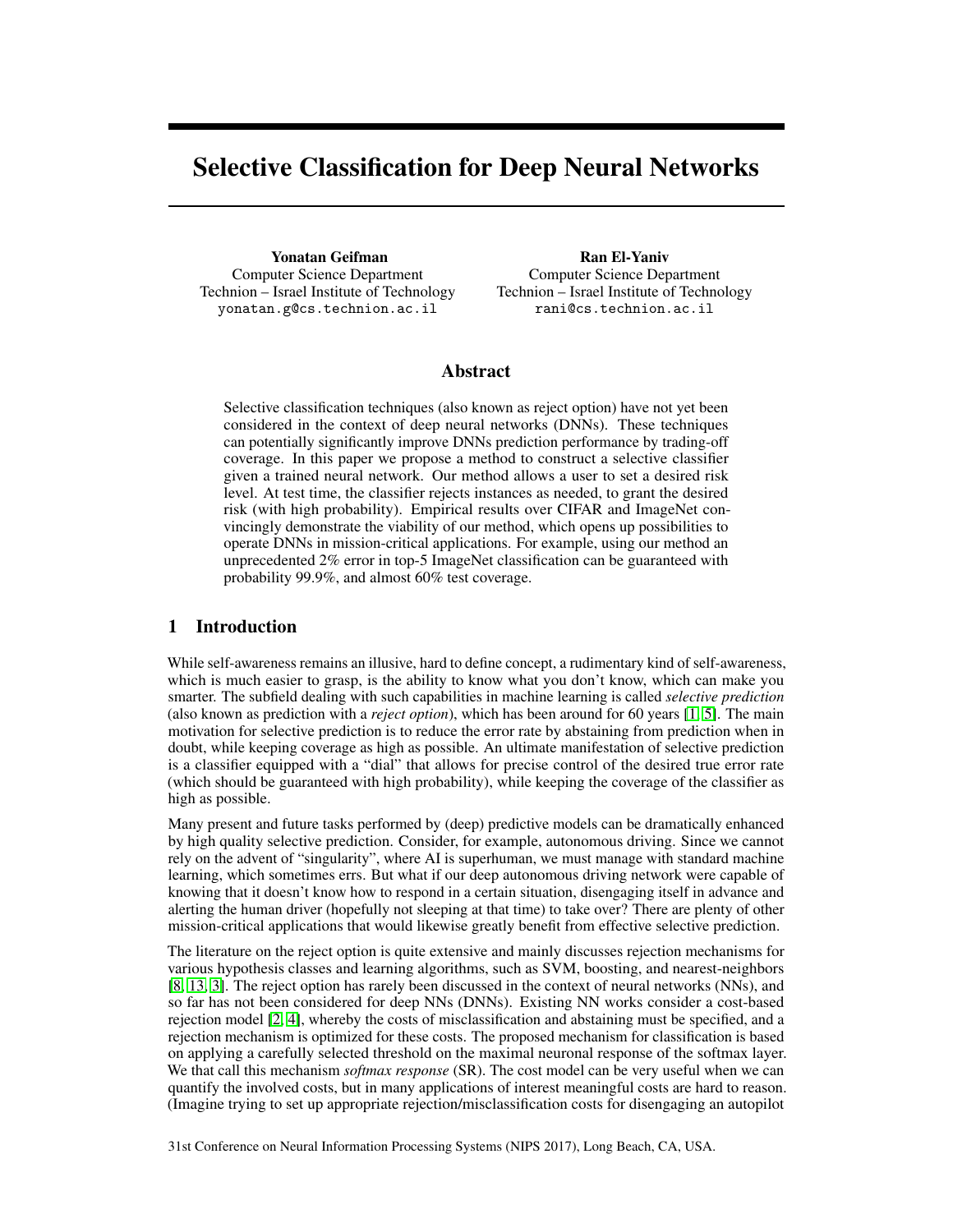driving system.) Here we consider the alternative risk-coverage view for selective classification discussed in [5].

Ensemble techniques have been considered for selective (and confidence-rated) prediction, where rejection mechanisms are typically based on the ensemble statistics [18, 7]. However, such techniques are presently hard to realize in the context of DNNs, for which it could be very costly to train sufficiently many ensemble members. Recently, Gal and Ghahramani [9] proposed an ensemble-like method for measuring uncertainty in DNNs, which bypasses the need to train several ensemble members. Their method works via sampling multiple dropout applications of the forward pass to perturb the network prediction randomly. While this Monte-Carlo dropout (MC-dropout) technique was not mentioned in the context of selective prediction, it can be directly applied as a viable selective prediction method using a threshold, as we discuss here.

In this paper we consider classification tasks, and our goal is to learn a selective classifier  $(f, g)$ , where f is a standard classifier and g is a rejection function. The selective classifier has to allow full *guaranteed* control over the true risk. The ideal method should be able to classify samples in production with any desired level of risk with the *optimal* coverage rate. It is reasonable to assume that this optimal performance can only be obtained if the pair  $(f, g)$  is trained together. As a first step, however, we consider a simpler setting where a (deep) neural classifier  $f$  is already given, and our goal is to learn a rejection function  $g$  that will guarantee with high probability a desired error rate. To this end, we consider the above two known techniques for rejection (SR and MC-dropout), and devise a learning method that chooses an appropriate threshold that ensures the desired risk. For a given classifier f, confidence level  $\delta$ , and desired risk  $r^*$ , our method outputs a selective classifier  $(f, g)$  whose test error will be no larger than  $r^*$  with probability of at least  $1 - \delta$ .

Using the well-known VGG-16 architecture, we apply our method on CIFAR-10, CIFAR-100 and ImageNet (on ImageNet we also apply the RESNET-50 architecture). We show that both SR and dropout lead to extremely effective selective classification. On both the CIFAR datasets, these two mechanisms achieve nearly identical results. However, on ImageNet, the simpler SR mechanism is significantly superior. More importantly, we show that almost any desirable risk level can be guaranteed with a surprisingly high coverage. For example, an unprecedented 2% error in top-5 ImageNet classification can be guaranteed with probability 99.9%, and almost 60% test coverage.

# 2 Problem Setting

We consider a standard multi-class classification problem. Let  $\mathcal X$  be some feature space (e.g., raw image data) and Y, a finite label set,  $\mathcal{Y} = \{1, 2, 3, \ldots, k\}$ , representing k classes. Let  $P(X, Y)$  be a distribution over  $X \times Y$ . A classifier f is a function  $f : X \to Y$ , and the *true risk* of f w.r.t. P is  $R(f|P) \triangleq E_{P(X,Y)}[\ell(f(x), y)]$ , where  $\ell : Y \times Y \to \mathbb{R}^+$  is a given loss function, for example the 0/1 error. Given a labeled set  $S_m = \{(x_i, y_i)\}_{i=1}^m \subseteq (X \times Y)$  sampled i.i.d. from  $P(X, Y)$ , the *empirical risk* of the classifier  $f$  is  $\hat{r}(f|S_m) \triangleq \frac{1}{m} \sum_{i=1}^{m} \ell(f(x_i), y_i)$ .

A *selective classifier* [5] is a pair  $(f, g)$ , where f is a classifier, and  $g: \mathcal{X} \to \{0, 1\}$  is a *selection function*, which serves as a binary qualifier for f as follows,

$$
(f,g)(x) \triangleq \begin{cases} f(x), & \text{if } g(x) = 1; \\ \text{don't know, if } g(x) = 0. \end{cases}
$$

Thus, the selective classifier abstains from prediction at a point x iff  $g(x) = 0$ . The performance of a selective classifier is quantified using *coverage* and *risk*. Fixing P, coverage, defined to be  $\phi(f,g) \triangleq E_P[g(x)]$ , is the probability mass of the non-rejected region in X. The selective risk of  $(f, g)$  is

$$
R(f,g) \triangleq \frac{E_P[\ell(f(x),y)g(x)]}{\phi(f,g)}.\tag{1}
$$

Clearly, the risk of a selective classifier can be traded-off for coverage. The entire performance profile of such a classifier can be specified by its *risk-coverage* curve, defined to be risk as a function of coverage [5].

Consider the following problem. We are given a classifier  $f$ , a training sample  $S_m$ , a *confidence* parameter  $\delta > 0$ , and a desired *risk target*  $r^* > 0$ . Our goal is to use  $S_m$  to create a selection function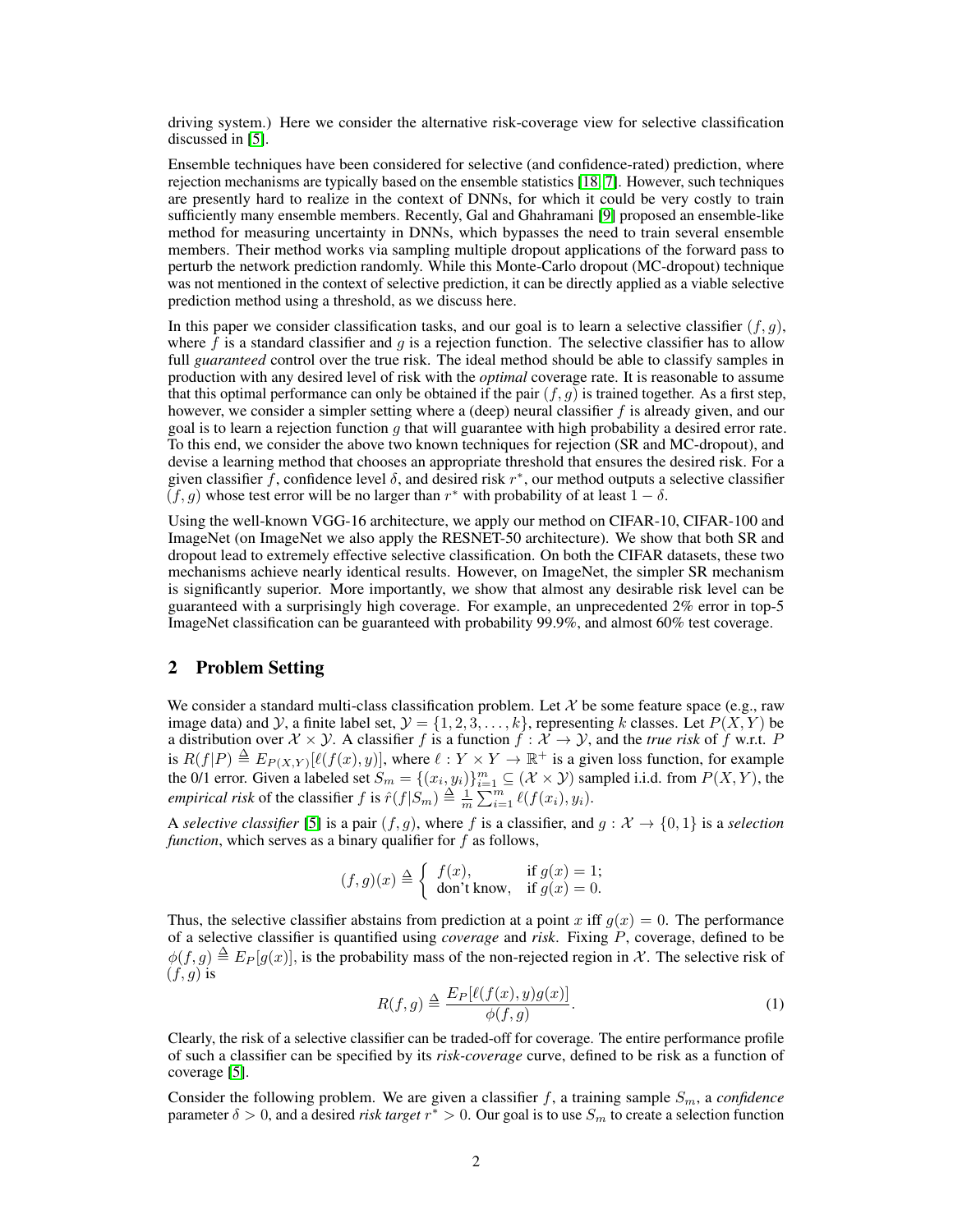g such that the selective risk of  $(f, g)$  satisfies

$$
\mathbf{Pr}_{S_m} \left\{ R(f,g) > r^* \right\} < \delta,\tag{2}
$$

where the probability is over training samples,  $S_m$ , sampled i.i.d. from the unknown underlying distribution P. Among all classifiers satisfying  $(2)$ , the best ones are those that maximize the coverage. For a fixed f, and a given class  $G$  (which will be discussed below), in this paper our goal is to select  $g \in \mathcal{G}$  such that the selective risk  $R(f, g)$  satisfies (2) while the coverage  $\Phi(f, g)$ . is maximized.

## 3 Selection with Guaranteed Risk Control

In this section, we present a general technique for constructing a selection function with guaranteed performance, based on a given classifier f, and a confidence-rate function  $\kappa_f : \mathcal{X} \to \mathbb{R}^+$  for f. We do not assume anything on  $\kappa_f$ , and the *interpretation* is that  $\kappa$  can rank in the sense that if  $\kappa_f(x_1) \geq \kappa_f(x_2)$ , for  $x_1, x_2 \in \mathcal{X}$ , the confidence function  $\kappa_f$  indicates that the confidence in the prediction  $f(x_2)$  is not higher than the confidence in the prediction  $f(x_1)$ . In this section we are not concerned with the question of what is a good  $\kappa_f$  (which is discussed in Section 4); our goal is to generate a selection function g, with guaranteed performance for a given  $\kappa_f$ .

For the reminder of this paper, the loss function  $\ell$  is taken to be the standard 0/1 loss function (unless explicitly mentioned otherwise). Let  $S_m = \{(x_i, y_i)\}_{i=1}^m \subseteq (\mathcal{X} \times \mathcal{Y})^m$  be a training set, assumed to be sampled i.i.d. from an unknown distribution  $P(X, Y)$ . Given also are a *confidence* parameter  $\delta > 0$ , and a desired *risk target*  $r^* > 0$ . Based on  $S_m$ , our goal is to learn a selection function g such that the selective risk of the classifier  $(f, g)$  satisfies (2).

For  $\theta > 0$ , we define the selection function  $g_{\theta}: \mathcal{X} \to \{0, 1\}$  as

$$
g_{\theta}(x) = g_{\theta}(x|\kappa_f) \stackrel{\Delta}{=} \begin{cases} 1, & \text{if } \kappa_f(x) \ge \theta; \\ 0, & \text{otherwise.} \end{cases}
$$
 (3)

For any selective classifier  $(f, g)$ , we define its *empirical selective risk* with respect to the labeled sample  $S_m$ ,

$$
\hat{r}(f,g|S_m) \triangleq \frac{\frac{1}{m}\sum_{i=1}^m \ell(f(x_i), y_i)g(x_i)}{\hat{\phi}(f,g|S_m)},
$$

where  $\hat{\phi}$  is the *empirical coverage*,  $\hat{\phi}(f, g|S_m) \triangleq \frac{1}{m} \sum_{i=1}^m g(x_i)$ . For any selection function g, denote by  $g(S_m)$  the g-projection of  $S_m$ ,  $g(S_m) \triangleq \{(x, y) \in S_m : g(x) = 1\}.$ 

The *selection with guaranteed risk* (SGR) learning algorithm appears in Algorithm 1. The algorithm receives as input a classifier f, a confidence-rate function  $\kappa_f$ , a confidence parameter  $\delta > 0$ , a target risk  $r^{*1}$ , and a training set  $S_m$ . The algorithm performs a binary search to find the optimal bound guaranteeing the required risk with sufficient confidence. The SGR algorithm outputs a selective classifier  $(f, g)$  and a risk bound  $b^*$ . In the rest of this section we analyze the SGR algorithm. We make use of the following lemma, which gives the tightest possible numerical generalization bound for a single classifier, based on a test over a labeled sample.

Lemma 3.1 (Gascuel and Caraux, 1992, [10]) *Let* P *be any distribution and consider a classifier* f whose true error w.r.t. P is  $R(f|P)$ . Let  $0 < \delta < 1$  be given and let  $\hat{r}(f|S_m)$  be the empirical  $e$ rror of  $f$  w.r.t. to the labeled set  $S_m$ , sampled i.i.d. from  $\tilde{P}$ . Let  $B^*(\hat{r}_i,\delta,S_m)$  be the solution  $b$  of *the following equation,*

$$
\sum_{j=0}^{m \cdot \hat{r}(f|S_m)} \binom{m}{j} b^j (1-b)^{m-j} = \delta. \tag{4}
$$

*Then,*  $\mathbf{Pr}_{S_m} \{ R(f|P) > B^*(\hat{r}_i, \delta, S_m) \} < \delta$ .

We emphasize that the numerical bound of Lemma 3.1 is the tightest possible in this setting. As discussed in [10], the analytic bounds derived using, e.g., Hoeffding inequality (or other concentration inequalities), approximate this numerical bound and incur some slack.

<sup>&</sup>lt;sup>1</sup>Whenever the triplet  $S_m$ ,  $\delta$  and  $r^*$  is infeasible, the algorithm will return a vacuous solution with zero coverage.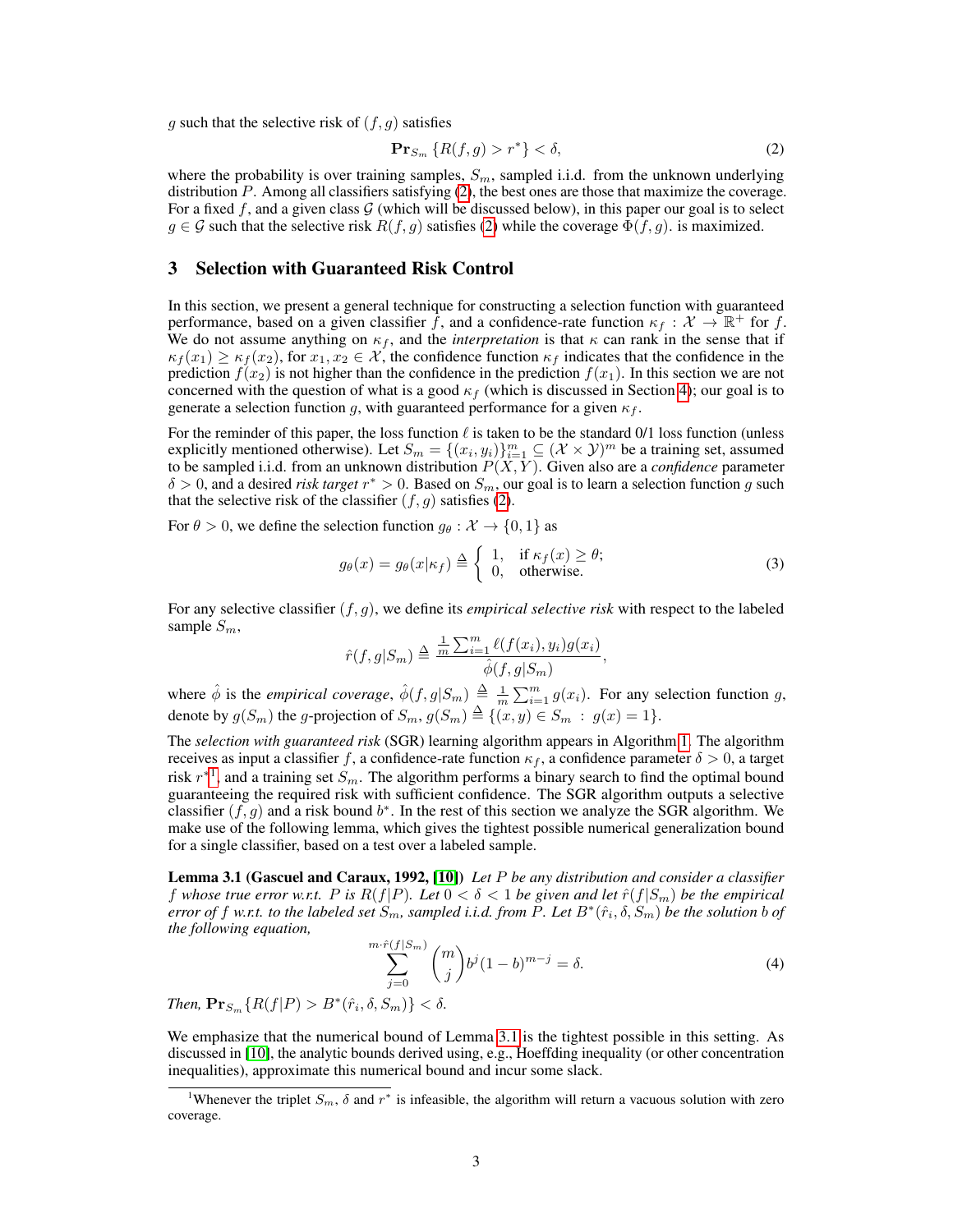Algorithm 1 *Selection with Guaranteed Risk* (SGR)

1:  $\text{SGR}(f, \kappa_f, \delta, r^*, S_m)$ 2: Sort  $S_m$  according to  $\kappa_f(x_i), x_i \in S_m$  (and now assume w.l.o.g. that indices reflect this ordering). 3:  $z_{\min} = 1$ ;  $z_{\max} = m$ 4: for  $i=1$  to  $k\triangleq \lceil \log_2 m \rceil$  do 5:  $z = \frac{z}{\text{min}} + z_{\text{max}}/2$ 6:  $\theta = \kappa_f(x_z)$ <br>7:  $q_i = q_\theta$  {(set) 7:  $g_i = g_\theta$  {(see (3))}<br>8:  $\hat{r}_i = \hat{r}(f, g_i | S_m)$ 8:  $\hat{r}_i = \hat{r}(f, g_i | S_m)$ 9:  $b_i^* = B^*(\tilde{r}_i, \delta/[\log_2 m], g_i(S_m))$  {see Lemma 3.1 } 10: **if**  $b_i^* < r^*$  then 11:  $z_{\text{max}} = z$ 12: else 13:  $z_{\text{min}} = z$ <br>14: **end if** end if 15: end for 16: Output-  $(f, g_k)$  and the bound  $b_k^*$ .

For any selection function, g, let  $P_g(X, Y)$  be the projection of P over g; that is,  $P_g(X, Y) \triangleq$  $P(X, Y | g(X) = 1)$ . The following theorem is a uniform convergence result for the SGR procedure.

**Theorem 3.2 (SGR)** Let  $S_m$  be a given labeled set, sampled i.i.d. from P, and consider an appli*cation of the SGR procedure. For*  $k \triangleq \lceil \log_2 m \rceil$ , let  $(f, g_i)$  and  $b_i^*, i = 1, \ldots, k$ , be the selective *classifier and bound computed by SGR in its* i*th iterations. Then,*

$$
\mathbf{Pr}_{S_m} \left\{ \exists i : R(f | P_{g_i}) > B^*(\hat{r}_i, \delta / k, g_i(S_m)) \right\} < \delta.
$$

**Proof Sketch:** For any  $i = 1, ..., k$ , let  $m_i = |g_i(S_m)|$  be the random variable giving the size of accepted examples from  $S_m$  on the *i*th iteration of SGR. For any fixed value of  $0 \le m_i \le m$ , by Lemma 3.1, applied with the projected distribution  $P_{g_i}(X, Y)$ , and a sample  $S_{m_i}$ , consisting of  $m_i$ examples drawn from the product distribution  $(P_{g_i})^{m_i}$ ,

$$
\mathbf{Pr}_{S_{m_i} \sim (P_{g_i})^{m_i}} \{ R(f | P_{g_i}) > B^*(\hat{r}_i, \delta / k, g_i(S_m)) \} < \delta / k. \tag{5}
$$

The sampling distribution of  $m_i$  labeled examples in SGR is determined by the following process: sample a set  $S_m$  of m examples from the product distribution  $P^m$  and then use  $g_i$  to filter  $S_m$ , resulting in a (randon) number  $m_i$  of examples. Therefore, the left-hand side of (5) equals

$$
\mathbf{Pr}_{S_m \sim P^m} \left\{ R(f|P_{g_i}) > B^*(\hat{r}_i, \delta/k, g_i(S_m)) | g_i(S_m) = m_i \right\}.
$$

Clearly,

$$
R(f|P_{g_i}) = E_{P_{g_i}}[\ell(f(x), y)] = \frac{E_P[\ell(f(x), y)g(x)]}{\phi(f, g)} = R(f, g_i).
$$

Therefore,

$$
\begin{split}\n&\mathbf{Pr}_{S_m}\{R(f, g_i) > B^*(\hat{r}_i, \delta/k, g_i(S_m))\} \\
&= \sum_{n=0}^m \mathbf{Pr}_{S_m}\{R(f, g_i) > B^*(\hat{r}_i, \delta/k, g_i(S_m)) \mid g_i(S_m) = n\} \cdot \mathbf{Pr}\{g_i(S_m) = n\} \\
&\leq \frac{\delta}{k} \sum_{n=0}^m \mathbf{Pr}\{g_i(S_m) = n\} = \frac{\delta}{k}.\n\end{split}
$$

An application of the union bound completes the proof.  $\Box$ 

# 4 Confidence-Rate Functions for Neural Networks

Consider a classifier  $f$ , assumed to be trained for some unknown distribution  $P$ . In this section we consider two confidence-rate functions,  $\kappa_f$ , based on previous work [9, 2]. We note that an ideal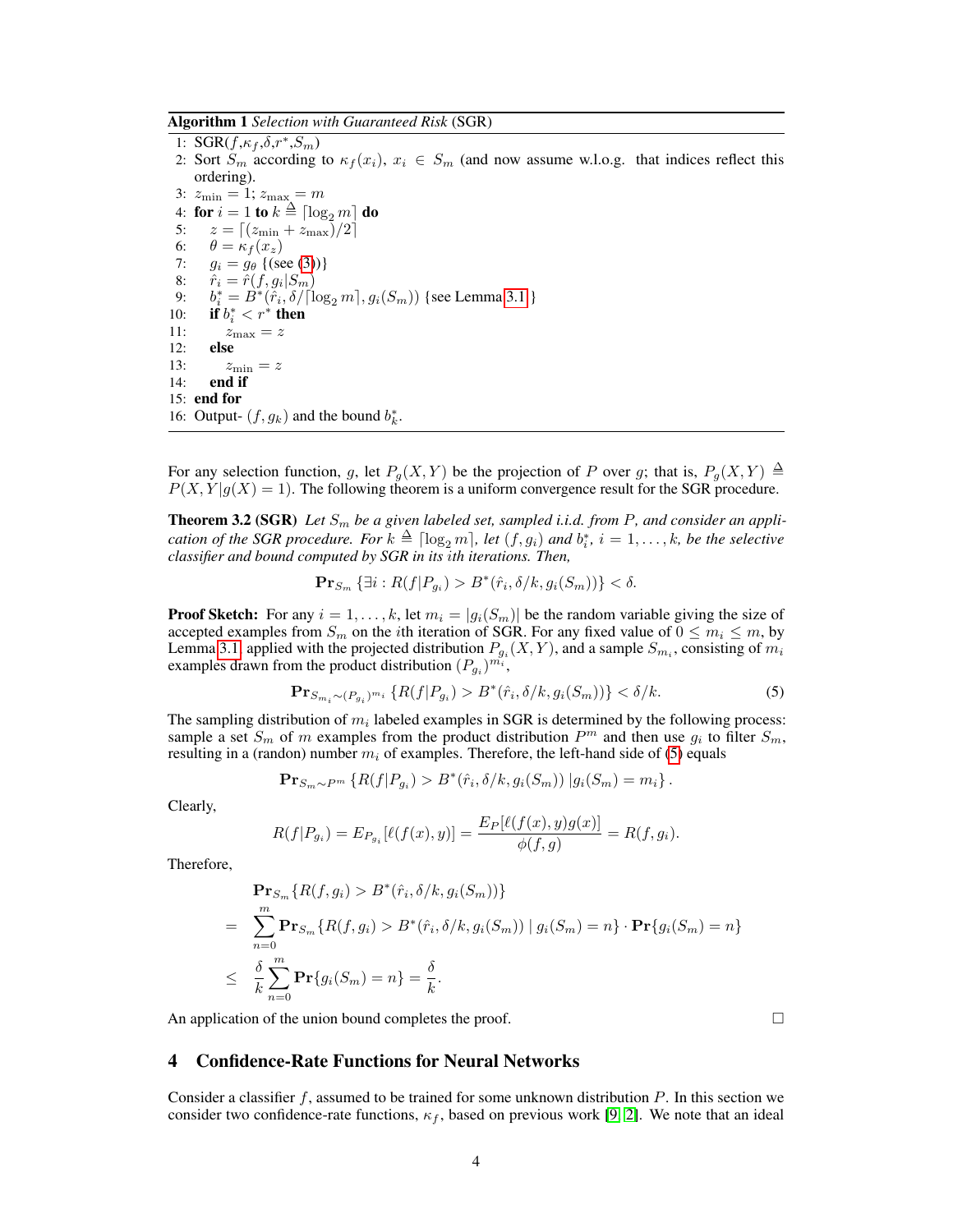confidence-rate function  $\kappa_f(x)$  for f, should reflect true loss monotonicity. Given  $(x_1, y_1) \sim P$  and  $(x_2, y_2) \sim P$ , we would like the following to hold:  $\kappa_f(x_1) \leq \kappa_f(x_2)$  if and only if  $\ell(f(x_1), y_1) \geq$  $\ell(f(x_2), y_2)$ . Obviously, one cannot expect to have an ideal  $\kappa_f$ . Given a confidence-rate functions  $\kappa_f$ , a useful way to analyze its effectiveness is to draw the risk-coverage curve of its induced rejection function,  $g_{\theta}(x|\kappa_f)$ , as defined in (3). This risk-coverage curve shows the relationship between  $\theta$ and  $R(f, q_\theta)$ . For example, see Figure 2(a) where a two (nearly identical) risk-coverage curves are plotted. While the confidence-rate functions we consider are not ideal, they will be shown empirically to be extremely effective. 2

The first confidence-rate function we consider has been around in the NN folklore for years, and is explicitly mentioned by [2, 4] in the context of reject option. This function works as follows: given any neural network classifier  $f(x)$  where the last layer is a softmax, we denote by  $f(x|j)$  the soft response output for the *j*th class. The confidence-rate function is defined as  $\kappa \triangleq \max_{j \in \mathcal{Y}} (f(x|j)).$ We call this function *softmax response* (SR).

Softmax responses are often treated as probabilities (responses are positive and sum to 1), but some authors criticize this approach [9]. Noting that, for our purposes, the ideal confidence-rate function should only provide coherent *ranking* rather than absolute probability values, softmax responses are potentially good candidates for *relative* confidence rates.

We are not familiar with a rigorous explanation for SR, but it can be intuitively motivated by observing neuron activations. For example, Figure 1 depicts average response values of every neuron in the second-to-last layer for true positives and false positives for the class '8' in the MNIST dataset (and qualitatively similar behavior occurs in all MNIST classes). The x-axis corresponds to neuron indices in that layer (1-128); and the y-axis shows the average responses, where green squares are averages of true positives, boldface squares highlight strong responses, and red circles correspond to the average response of false positives. It is evident that the true positive activation response in the active neurons is much higher than the false positive, which is expected to be reflected in the final softmax layer response. Moreover, it can be seen that the large activation values are spread over many neurons, indicating that the confidence signal arises due to numerous patterns detected by neurons in this layer. Qualitatively similar behavior can be observed in deeper layers.



Figure 1: Average response values of neuron activations for class "8" on the MNIST dataset; green squares, true positives, red circles, false negatives

The MC-dropout technique we consider was recently proposed to quantify uncertainty in neural networks  $[9]$ . To estimate uncertainty for a given instance x, we run a number of feed-forward iterations over  $x$ , each applied with dropout in the last fully connected layer. Uncertainty is taken as the variance in the responses of the neuron corresponding to the most probable class. We consider minus uncertainty as the MC-dropout confidence rate.

# 5 Empirical Results

In Section 4 we introduced the SR and MC-dropout confidence-rate function, defined for a given model f. We trained VGG models [17] for CIFAR-10, CIFAR-100 and ImageNet. For each of these models f, we considered both the SR and MC-dropout confidence-rate functions,  $\kappa_f$ , and the induced

<sup>&</sup>lt;sup>2</sup>While Theorem 3.2 always holds, we note that if  $\kappa_f$  is severely skewed (far from ideal), the bound of the resulting selective classifier can be far from the target risk.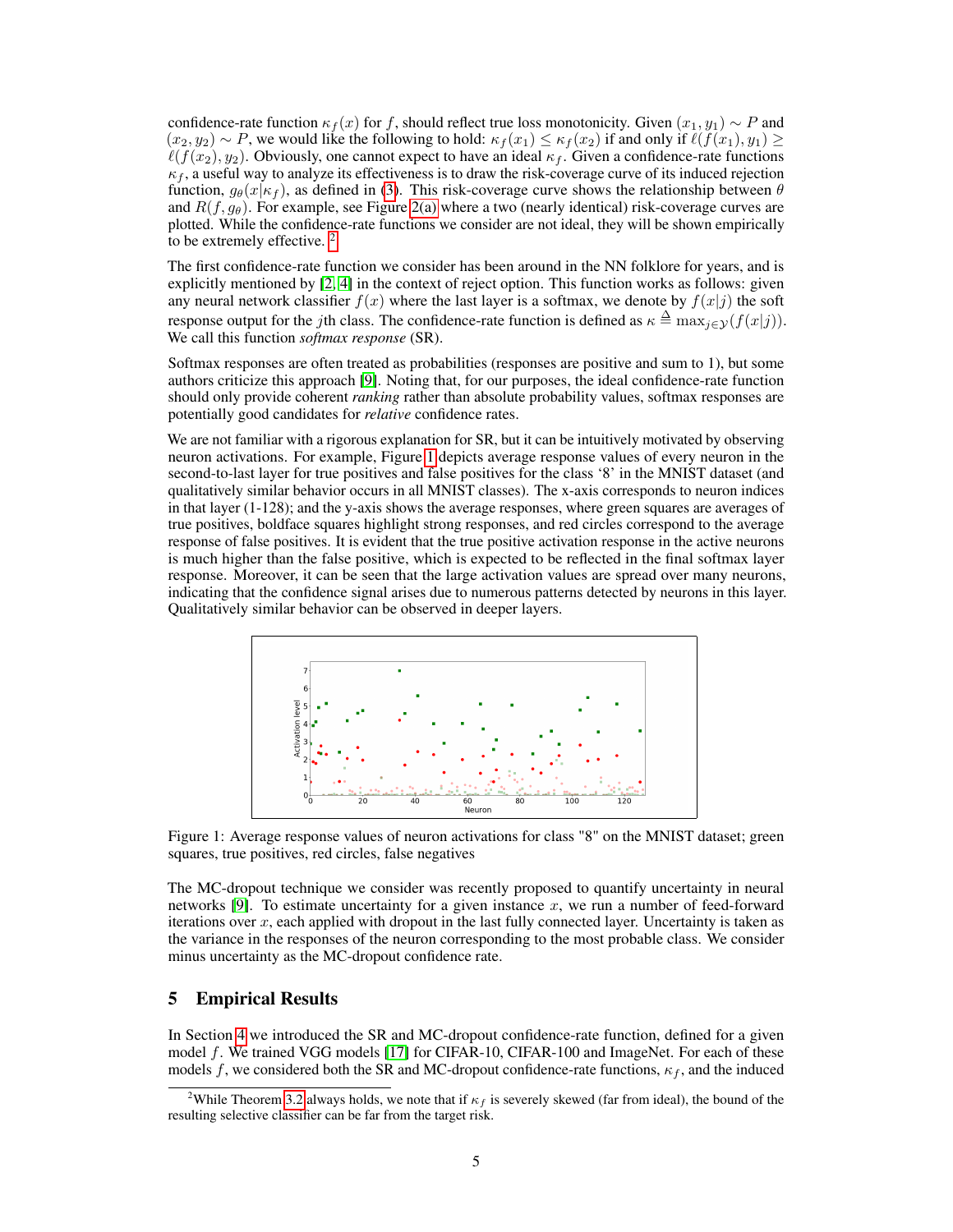rejection function,  $g_{\theta}(x|\kappa_f)$ . In Figure 2 we present the risk-coverage curves obtained for each of the three datasets. These curves were obtained by computing a validation risk and coverage for many  $\theta$ values. It is evident that the risk-coverage profile for SR and MC-dropout is nearly identical for both the CIFAR datasets. For the ImageNet set we plot the curves corresponding to top-1 (dashed curves) and top-5 tasks (solid curves). On this dataset, we see that SR is significantly better than MC-dropout on both tasks. For example, in the top-1 task and 60% coverage, the SR rejection has 10% error while MC-dropout rejection incurs more than 20% error. But most importantly, these risk-coverage curves show that selective classification can potentially be used to dramatically reduce the error in the three datasets. Due to the relative advantage of SR, in the rest of our experiments we only focus on the SR rating.



Figure 2: Risk coverage curves for (a) cifar-10, (b) cifar-100 and (c) image-net (top-1 task: dashed curves; top-5 task: solid crves), SR method in blue and MC-dropout in red.

We now report on experiments with our SGR routine, and apply it on each of the datasets to construct high probability risk-controlled selective classifiers for the three datasets.

| Desired risk $(r^*)$ |        | Train risk Train coverage |        | Test risk Test coverage | Risk bound $(b^*)$ |
|----------------------|--------|---------------------------|--------|-------------------------|--------------------|
| 0.01                 | 0.0079 | 0.7822                    | 0.0092 | 0.7856                  | 0.0099             |
| 0.02                 | 0.0160 | 0.8482                    | 0.0149 | 0.8466                  | 0.0199             |
| 0.03                 | 0.0260 | 0.8988                    | 0.0261 | 0.8966                  | 0.0298             |
| 0.04                 | 0.0362 | 0.9348                    | 0.0380 | 0.9318                  | 0.0399             |
| 0.05                 | 0.0454 | 0.9610                    | 0.0486 | 0.9596                  | 0.0491             |
| 0.06                 | 0.0526 | 0.9778                    | 0.0572 | 0.9784                  | 0.0600             |

Table 1: Risk control results for CIFAR-10 for  $\delta = 0.001$ 

#### 5.1 Selective Guaranteed Risk for CIFAR-10

We now consider CIFAR-10; see [14] for details. We used the VGG-16 architecture [17] and adapted it to the CIFAR-10 dataset by adding massive dropout, exactly as described in [15]. We used data augmentation containing horizontal flips, vertical and horizontal shifts, and rotations, and trained using SGD with momentum of 0.9, initial learning rate of 0.1, and weight decay of 0.0005. We multiplicatively dropped the learning rate by 0.5 every 25 epochs, and trained for 250 epochs. With this setting we reached validation accuracy of 93.54, and used the resulting network  $f_{10}$  as the basis for our selective classifier.

We applied the SGR algorithm on  $f_{10}$  with the SR confidence-rating function, where the training set for SGR,  $S_m$ , was taken as half of the standard CIFAR-10 validation set that was randomly split to two equal parts. The other half, which was not consumed by SGR for training, was reserved for testing the resulting bounds. Thus, this training and test sets where each of approximately 5000 samples. We applied the SGR routine with several desired risk values,  $r^*$ , and obtained, for each such  $r^*$ , corresponding selective classifier and risk bound  $b^*$ . All our applications of the SGR routine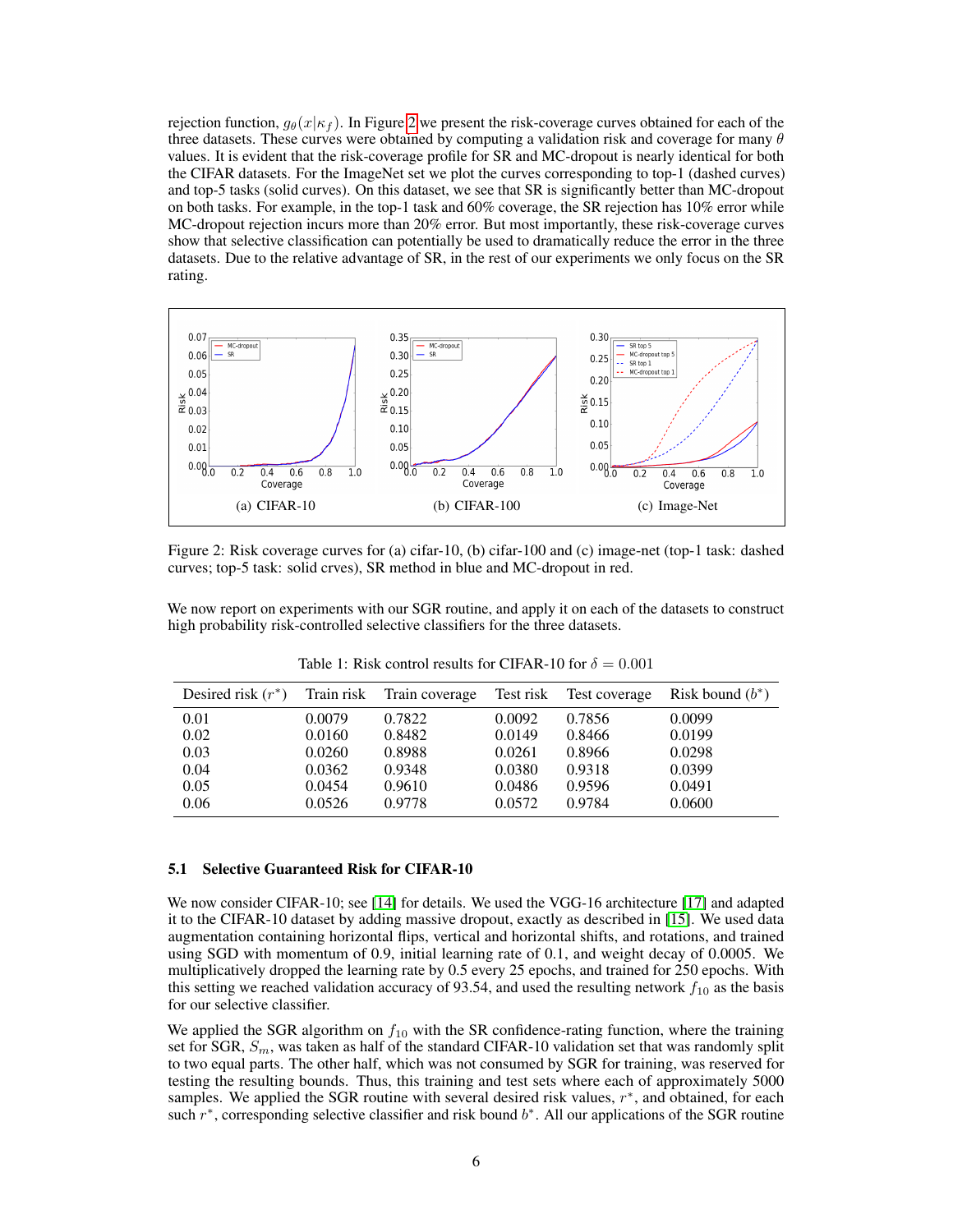(for this dataset and the rest) where with a particularly small confidence level  $\delta = 0.001$ .<sup>3</sup> We then applied these selective classifiers on the reserved test set, and computed, for each selective classifier, *test risk* and *test coverage*. The results are summarized in Table 1, where we also include *train risk* and *train coverage* that were computed, for each selective classifier, over the training set.

Observing the results in Table 1, we see that the risk bound,  $b^*$ , is always very close to the target risk,  $r^*$ . Moreover, the test risk is always bounded above by the bound  $b^*$ , as required. We compared this result to a basic baseline in which the threshold is defined to be the value that maximizes coverage while keeping train error smaller then  $r^*$ . For this simple baseline we found that in over 50% of the cases (1000 random train/test splits), the bound  $r^*$  was violated over the test set, with a mean violation of 18% relative to the requested  $r^*$ . Finally, we see that it is possible to guarantee with this method amazingly small 1% error while covering more than 78% of the domain.

## 5.2 Selective Guaranteed Risk for CIFAR-100

Using the same VGG architechture (now adapted to 100 classes) we trained a model for CIFAR-100 while applying the same data augmentation routine as in the CIFAR-10 experiment. Following precisly the same experimental design as in the CFAR-10 case, we obtained the results of Table 2

| Desired risk $(r^*)$ |        | Train risk Train coverage | Test risk | Test coverage | Risk bound $(b^*)$ |
|----------------------|--------|---------------------------|-----------|---------------|--------------------|
| 0.02                 | 0.0119 | 0.2010                    | 0.0187    | 0.2134        | 0.0197             |
| 0.05                 | 0.0425 | 0.4286                    | 0.0413    | 0.4450        | 0.0499             |
| 0.10                 | 0.0927 | 0.5736                    | 0.0938    | 0.5952        | 0.0998             |
| 0.15                 | 0.1363 | 0.6546                    | 0.1327    | 0.6752        | 0.1498             |
| 0.20                 | 0.1872 | 0.7650                    | 0.1810    | 0.7778        | 0.1999             |
| 0.25                 | 0.2380 | 0.8716                    | 0.2395    | 0.8826        | 0.2499             |

Table 2: Risk control results for CIFAR-100 for  $\delta = 0.001$ 

Here again, SGR generated tight bounds, very close to the desired target risk, and the bounds were never violated by the true risk. Also, we see again that it is possible to dramatically reduce the risk with only moderate compromise of the coverage. While the architecture we used is not state-of-the art, with a coverage of 67%, we easily surpassed the best known result for CIFAR-100, which currently stands on 18.85% using the wide residual network architecture [19]. It is very likely that by using ourselves the wide residual network architecture we could obtain significantly better results.

## 5.3 Selective Guaranteed Risk for ImageNet

We used an already trained Image-Net VGG-16 model based on ILSVRC2014 [16]. We repeated the same experimental design but now the sizes of the training and test set were approximately 25,000. The SGR results for both the top-1 and top-5 classification tasks are summarized in Tables 3 and 4, respectively. We also implemented the RESNET-50 architecture [12] in order to see if qualitatively similar results can be obtained with a different architecture. The RESNET-50 results for ImageNet top-1 and top-5 classification tasks are summarized in Tables 5 and 6, respectively.

Table 3: SGR results for Image-Net dataset using VGG-16 top-1 for  $\delta = 0.001$ 

| Desired risk $(r^*)$ |        | Train risk Train coverage | Test risk | Test coverage | Risk bound $(b^*)$ |
|----------------------|--------|---------------------------|-----------|---------------|--------------------|
| 0.02                 | 0.0161 | 0.2355                    | 0.0131    | 0.2322        | 0.0200             |
| 0.05                 | 0.0462 | 0.4292                    | 0.0446    | 0.4276        | 0.0500             |
| 0.10                 | 0.0964 | 0.5968                    | 0.0948    | 0.5951        | 0.1000             |
| 0.15                 | 0.1466 | 0.7164                    | 0.1467    | 0.7138        | 0.1500             |
| 0.20                 | 0.1937 | 0.8131                    | 0.1949    | 0.8154        | 0.2000             |
| 0.25                 | 0.2441 | 0.9117                    | 0.2445    | 0.9120        | 0.2500             |

<sup>&</sup>lt;sup>3</sup>With this small  $\delta$ , and small number of reported experiments (6-7 lines in each table) we did not perform a Bonferroni correction (which can be easily added).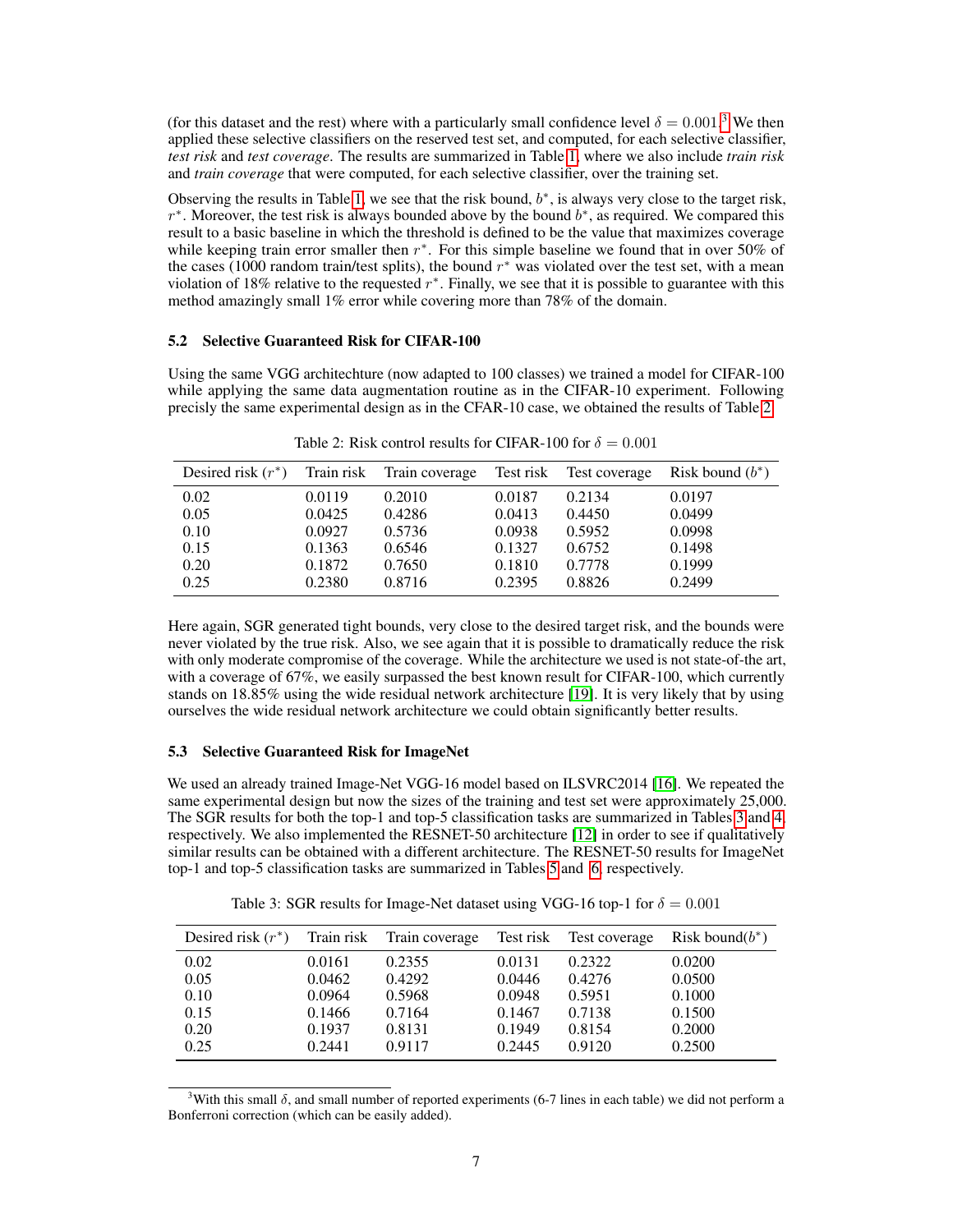| Desired risk $(r^*)$ | Train risk | Train coverage | Test risk | Test coverage | Risk bound $(b^*)$ |
|----------------------|------------|----------------|-----------|---------------|--------------------|
| 0.01                 | 0.0080     | 0.3391         | 0.0078    | 0.3341        | 0.0100             |
| 0.02                 | 0.0181     | 0.5360         | 0.0179    | 0.5351        | 0.0200             |
| 0.03                 | 0.0281     | 0.6768         | 0.0290    | 0.6735        | 0.0300             |
| 0.04                 | 0.0381     | 0.7610         | 0.0379    | 0.7586        | 0.0400             |
| 0.05                 | 0.0481     | 0.8263         | 0.0496    | 0.8262        | 0.0500             |
| 0.06                 | 0.0563     | 0.8654         | 0.0577    | 0.8668        | 0.0600             |
| 0.07                 | 0.0663     | 0.9093         | 0.0694    | 0.9114        | 0.0700             |

Table 4: SGR results for Image-Net dataset using VGG-16 top-5 for  $\delta = 0.001$ 

Table 5: SGR results for Image-Net dataset using RESNET50 top-1 for  $\delta = 0.001$ 

| Desired risk $(r^*)$ |        | Train risk Train coverage |        | Test risk Test coverage | Risk bound $(b^*)$ |
|----------------------|--------|---------------------------|--------|-------------------------|--------------------|
| 0.02                 | 0.0161 | 0.2613                    | 0.0164 | 0.2585                  | 0.0199             |
| 0.05                 | 0.0462 | 0.4906                    | 0.0474 | 0.4878                  | 0.0500             |
| 0.10                 | 0.0965 | 0.6544                    | 0.0988 | 0.6502                  | 0.1000             |
| 0.15                 | 0.1466 | 0.7711                    | 0.1475 | 0.7676                  | 0.1500             |
| 0.20                 | 0.1937 | 0.8688                    | 0.1955 | 0.8677                  | 0.2000             |
| 0.25                 | 0.2441 | 0.9634                    | 0.2451 | 0.9614                  | 0.2500             |

These results show that even for the challenging ImageNet, with both the VGG and RESNET architectures, our selective classifiers are extremely effective, and with appropriate coverage compromise, our classifier easily surpasses the best known results for ImageNet. Not surprisingly, RESNET, which is known to achieve better results than VGG on this set, preserves its relative advantage relative to VGG through all  $r^*$  values.

# 6 Concluding Remarks

We presented an algorithm for learning a selective classifier whose risk can be fully controlled and guaranteed with high confidence. Our empirical study validated this algorithm on challenging image classification datasets, and showed that guaranteed risk-control is achievable. Our methods can be immediately used by deep learning practitioners, helping them in coping with mission-critical tasks.

We believe that our work is only the first significant step in this direction, and many research questions are left open. The starting point in our approach is a trained neural classifier  $f$  (supposedly trained to optimize risk under full coverage). While the rejection mechanisms we considered were extremely effective, it might be possible to identify superior mechanisms for a given classifier  $f$ . We believe, however, that the most challenging open question would be to simultaneously train both the classifier f and the selection function  $q$  to optimize coverage for a given risk level. Selective classification is intimately related to active learning in the context of linear classifiers [6, 11]. It would be very interesting to explore this potential relationship in the context of (deep) neural classification. In this paper we only studied selective classification under the 0/1 loss. It would be of great importance

| Desired risk $(r^*)$ | Train risk | Train coverage | Test risk | Test coverage | Risk bound $(b^*)$ |
|----------------------|------------|----------------|-----------|---------------|--------------------|
| 0.01                 | 0.0080     | 0.3796         | 0.0085    | 0.3807        | 0.0099             |
| 0.02                 | 0.0181     | 0.5938         | 0.0189    | 0.5935        | 0.0200             |
| 0.03                 | 0.0281     | 0.7122         | 0.0273    | 0.7096        | 0.0300             |
| 0.04                 | 0.0381     | 0.8180         | 0.0358    | 0.8158        | 0.0400             |
| 0.05                 | 0.0481     | 0.8856         | 0.0464    | 0.8846        | 0.0500             |
| 0.06                 | 0.0581     | 0.9256         | 0.0552    | 0.9231        | 0.0600             |
| 0.07                 | 0.0663     | 0.9508         | 0.0629    | 0.9484        | 0.0700             |

Table 6: SGR results for Image-Net dataset using RESNET50 top-5 for  $\delta = 0.001$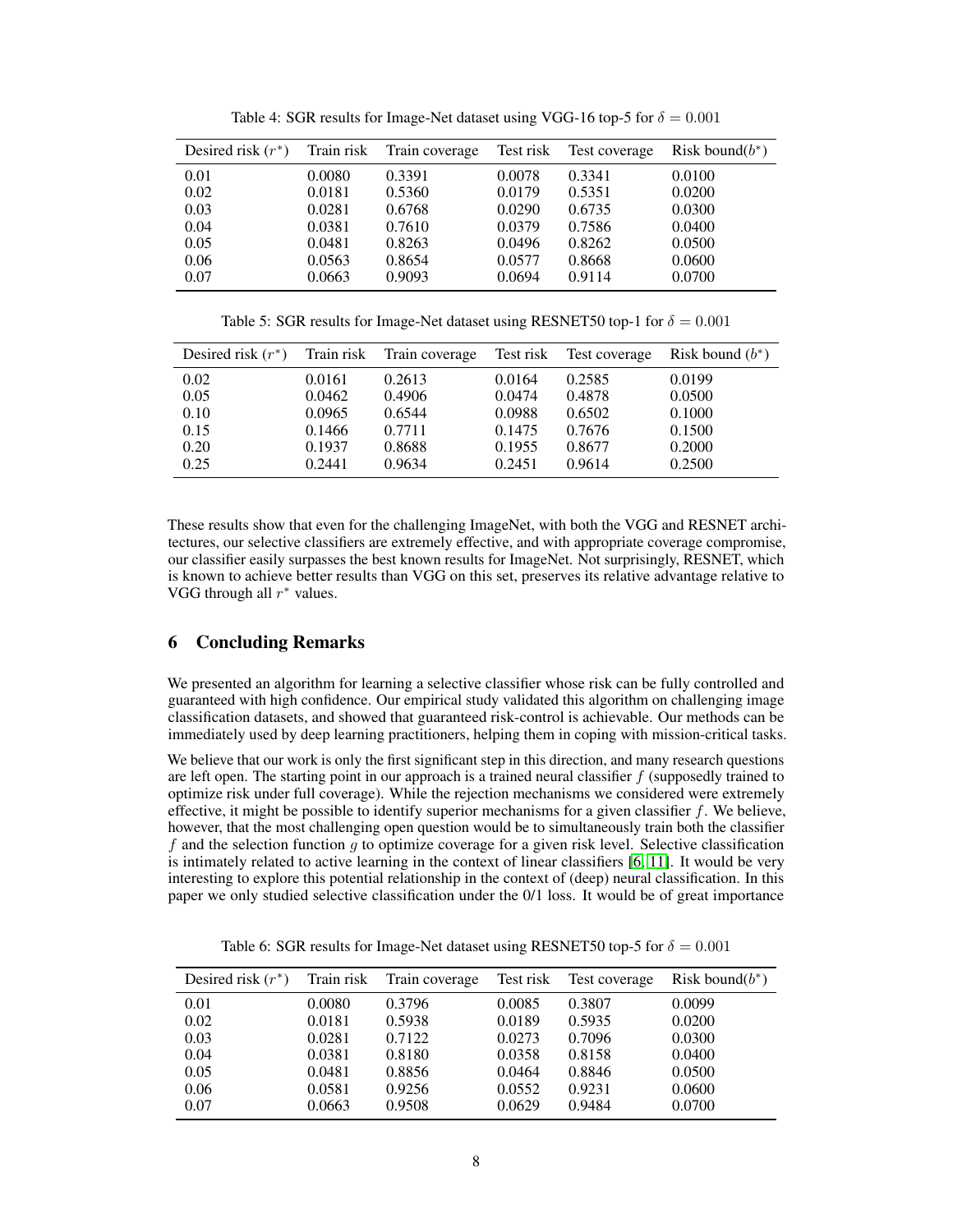to extend our techniques to other loss functions and specifically to regression, and to fully control false-positive and false-negative rates.

This work has many applications. In general, any classification task where a controlled risk is critical would benefit by using our methods. An obvious example is that of medical applications where utmost precision is required and rejections should be handled by human experts. In such applications the existence of performance guarantees, as we propose here, is essential. Financial investment applications are also obvious, where there are great many opportunities from which one should cherry-pick the most certain ones. A more futuristic application is that of robotic sales representatives, where it could extremely harmful if the bot would try to answer questions it does not fully understand.

## Acknowledgments

This research was supported by The Israel Science Foundation (grant No. 1890/14)

#### **References**

- [1] Chao K Chow. An optimum character recognition system using decision functions. *IRE Transactions on Electronic Computers*, (4):247–254, 1957.
- [2] Luigi Pietro Cordella, Claudio De Stefano, Francesco Tortorella, and Mario Vento. A method for improving classification reliability of multilayer perceptrons. *IEEE Transactions on Neural Networks*, 6(5):1140–1147, 1995.
- [3] Corinna Cortes, Giulia DeSalvo, and Mehryar Mohri. Boosting with abstention. In *Advances in Neural Information Processing Systems*, pages 1660–1668, 2016.
- [4] Claudio De Stefano, Carlo Sansone, and Mario Vento. To reject or not to reject: that is the question-an answer in case of neural classifiers. *IEEE Transactions on Systems, Man, and Cybernetics, Part C (Applications and Reviews)*, 30(1):84–94, 2000.
- [5] R. El-Yaniv and Y. Wiener. On the foundations of noise-free selective classification. *Journal of Machine Learning Research*, 11:1605–1641, 2010.
- [6] Ran El-Yaniv and Yair Wiener. Active learning via perfect selective classification. *Journal of Machine Learning Research (JMLR)*, 13(Feb):255–279, 2012.
- [7] Yoav Freund, Yishay Mansour, and Robert E Schapire. Generalization bounds for averaged classifiers. *Annals of Statistics*, pages 1698–1722, 2004.
- [8] Giorgio Fumera and Fabio Roli. Support vector machines with embedded reject option. In *Pattern recognition with support vector machines*, pages 68–82. Springer, 2002.
- [9] Yarin Gal and Zoubin Ghahramani. Dropout as a bayesian approximation: representing model uncertainty in deep learning. In *Proceedings of The 33rd International Conference on Machine Learning*, pages 1050–1059, 2016.
- [10] O. Gascuel and G. Caraux. Distribution-free performance bounds with the resubstitution error estimate. *Pattern Recognition Letters*, 13:757–764, 1992.
- [11] R. Gelbhart and R. El-Yaniv. The Relationship Between Agnostic Selective Classification and Active. *ArXiv e-prints*, January 2017.
- [12] Kaiming He, Xiangyu Zhang, Shaoqing Ren, and Jian Sun. Deep residual learning for image recognition. In *Proceedings of the IEEE Conference on Computer Vision and Pattern Recognition*, pages 770–778, 2016.
- [13] Martin E Hellman. The nearest neighbor classification rule with a reject option. *IEEE Transactions on Systems Science and Cybernetics*, 6(3):179–185, 1970.
- [14] Alex Krizhevsky and Geoffrey Hinton. Learning multiple layers of features from tiny images. 2009.